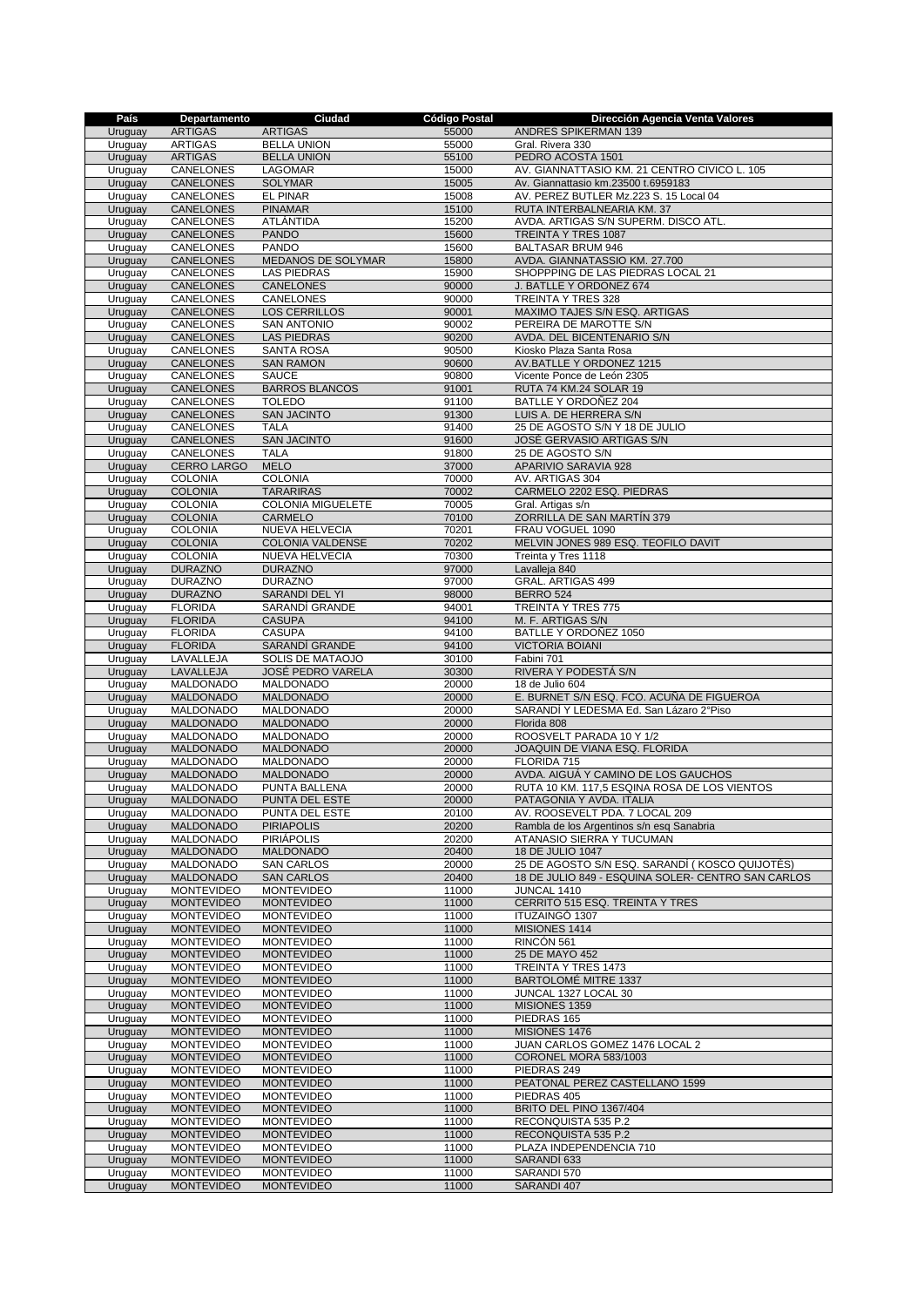| Uruguay            | <b>MONTEVIDEO</b>                      | <b>MONTEVIDEO</b>                      | 11000          | Zabala 1421 esc.25                                                   |
|--------------------|----------------------------------------|----------------------------------------|----------------|----------------------------------------------------------------------|
| Uruguay            | <b>MONTEVIDEO</b>                      | <b>MONTEVIDEO</b>                      | 11100          | TRISTAN NARVAJA 1661                                                 |
| Uruguay            | <b>MONTEVIDEO</b>                      | <b>MONTEVIDEO</b>                      | 11100          | GUTIERREZ RUIZ 1280 BIS                                              |
| Uruguay<br>Uruguay | <b>MONTEVIDEO</b>                      | <b>MONTEVIDEO</b>                      | 11100<br>11100 | RIO BRANCO 1321<br>AV. GRAL. RONDEAU S/N EN PZA. ISABEL DE CASTILLA  |
| Uruguay            | <b>MONTEVIDEO</b><br><b>MONTEVIDEO</b> | <b>MONTEVIDEO</b><br><b>MONTEVIDEO</b> | 11100          | 18 DE JULIO 1927                                                     |
| Uruguay            | <b>MONTEVIDEO</b>                      | <b>MONTEVIDEO</b>                      | 11100          | PAYSANDU 1341                                                        |
| Uruguay            | <b>MONTEVIDEO</b>                      | <b>MONTEVIDEO</b>                      | 11100          | PARAGUAY 1344 L.014                                                  |
| Uruguay            | <b>MONTEVIDEO</b>                      | <b>MONTEVIDEO</b>                      | 11100          | URUGUAY 1032                                                         |
| Uruguay            | <b>MONTEVIDEO</b>                      | <b>MONTEVIDEO</b>                      | 11100          | RIO NEGRO 1457 ESQ. MERCEDES                                         |
| Uruguay            | <b>MONTEVIDEO</b>                      | <b>MONTEVIDEO</b>                      | 11100          | AV. URUGUAY 1032 BIS                                                 |
| Uruguay            | <b>MONTEVIDEO</b>                      | <b>MONTEVIDEO</b>                      | 11100          | COLONIA 836                                                          |
| Uruguay            | <b>MONTEVIDEO</b>                      | <b>MONTEVIDEO</b>                      | 11100          | COLONIA 992                                                          |
| Uruguay            | <b>MONTEVIDEO</b>                      | <b>MONTEVIDEO</b>                      | 11100          | PABLO PODESTÁ 1264                                                   |
| Uruguay            | <b>MONTEVIDEO</b>                      | <b>MONTEVIDEO</b>                      | 11100          | URUGUAY 1252                                                         |
| Uruguay            | <b>MONTEVIDEO</b>                      | <b>MONTEVIDEO</b>                      | 11100          | MERCEDES 1151                                                        |
| Uruguay<br>Uruguay | <b>MONTEVIDEO</b><br><b>MONTEVIDEO</b> | <b>MONTEVIDEO</b><br><b>MONTEVIDEO</b> | 11100<br>11100 | <b>ANDES 1373</b><br><b>ANDES 1422</b>                               |
| Uruguay            | <b>MONTEVIDEO</b>                      | <b>MONTEVIDEO</b>                      | 11100          | Andes 1288                                                           |
| Uruguay            | <b>MONTEVIDEO</b>                      | <b>MONTEVIDEO</b>                      | 11100          | YAGUARÓN 1450                                                        |
| Uruguay            | <b>MONTEVIDEO</b>                      | <b>MONTEVIDEO</b>                      | 11100          | RIO NEGRO 1540                                                       |
| Uruguay            | <b>MONTEVIDEO</b>                      | <b>MONTEVIDEO</b>                      | 11100          | PARAGUAY 1315                                                        |
| Uruguay            | <b>MONTEVIDEO</b>                      | <b>MONTEVIDEO</b>                      | 11100          | HECTOR GUTIERREZ RUIZ 1291                                           |
| Uruguay            | <b>MONTEVIDEO</b>                      | <b>MONTEVIDEO</b>                      | 11100          | SAN JOSE 892                                                         |
| Uruguay            | <b>MONTEVIDEO</b>                      | <b>MONTEVIDEO</b>                      | 11100          | URUGUAY 1199                                                         |
| Uruguay            | <b>MONTEVIDEO</b>                      | <b>MONTEVIDEO</b>                      | 11100          | TORRE DE LAS COMUNICACIONES                                          |
| Uruguay            | <b>MONTEVIDEO</b>                      | <b>MONTEVIDEO</b>                      | 11100          | CONVENCIÓN 1366                                                      |
| Uruguay            | <b>MONTEVIDEO</b>                      | <b>MONTEVIDEO</b>                      | 11100          | AV. LIBERTADOR GRAL. LAVALLEJA 1464 PISO 1                           |
| Uruguay            | <b>MONTEVIDEO</b>                      | <b>MONTEVIDEO</b>                      | 11100          | PAYSANDU 1338                                                        |
| Uruguay            | <b>MONTEVIDEO</b>                      | <b>MONTEVIDEO</b><br><b>MONTEVIDEO</b> | 11100          | ZELMAR MICHELINI 1321<br>SAN JOSE 1142                               |
| Uruguay<br>Uruguay | <b>MONTEVIDEO</b><br><b>MONTEVIDEO</b> | <b>MONTEVIDEO</b>                      | 11100<br>11200 | <b>GONZALO RAMIREZ 1969</b>                                          |
| Uruguay            | <b>MONTEVIDEO</b>                      | <b>MONTEVIDEO</b>                      | 11200          | Guayabos 1718 Local 2                                                |
| Uruguay            | <b>MONTEVIDEO</b>                      | <b>MONTEVIDEO</b>                      | 11200          | GABOTO 1481                                                          |
| Uruguay            | <b>MONTEVIDEO</b>                      | <b>MONTEVIDEO</b>                      | 11200          | SANTIAGO DE CHILE 1230                                               |
| Uruguay            | <b>MONTEVIDEO</b>                      | <b>MONTEVIDEO</b>                      | 11200          | BLANCO ACEVEDO 6188                                                  |
| Uruguay            | <b>MONTEVIDEO</b>                      | <b>MONTEVIDEO</b>                      | 11200          | Guayabo 1740                                                         |
| Uruguay            | <b>MONTEVIDEO</b>                      | <b>MONTEVIDEO</b>                      | 11200          | 18 DE JULIO Y BRANDZEN KIOSCO.                                       |
| Uruguay            | <b>MONTEVIDEO</b>                      | <b>MONTEVIDEO</b>                      | 11200          | Av. Fernández Crespo 1534                                            |
| Uruguay            | <b>MONTEVIDEO</b>                      | <b>MONTEVIDEO</b>                      | 11200          | Convención 1410 esq. Colonia                                         |
| Uruguay            | <b>MONTEVIDEO</b>                      | <b>MONTEVIDEO</b>                      | 11200          | Guayabo 1696 esq. Magallanes                                         |
| Uruguay            | <b>MONTEVIDEO</b>                      | <b>MONTEVIDEO</b>                      | 11200          | <b>CONSTITUYENTE 1460</b>                                            |
| Uruguay            | <b>MONTEVIDEO</b>                      | <b>MONTEVIDEO</b>                      | 11200          | AV. 18 DE JULIO 1395                                                 |
| Uruguay            | <b>MONTEVIDEO</b>                      | <b>MONTEVIDEO</b>                      | 11200          | 18 DE JULIO 1730 P.11                                                |
| Uruguay<br>Uruguay | <b>MONTEVIDEO</b>                      | <b>MONTEVIDEO</b>                      | 11200<br>11200 | 18 de Julio 2063 Y Y MARTÍN C. MARTINEZ<br>EDUARDO VICTOR HAEDO 2258 |
| Uruguay            | <b>MONTEVIDEO</b><br><b>MONTEVIDEO</b> | <b>MONTEVIDEO</b><br><b>MONTEVIDEO</b> | 11200          | <b>CONSTITUYENTE 1477</b>                                            |
| Uruguay            | <b>MONTEVIDEO</b>                      | <b>MONTEVIDEO</b>                      | 11200          | BR. ARTIGAS 1649                                                     |
| Uruguay            | <b>MONTEVIDEO</b>                      | <b>MONTEVIDEO</b>                      | 11200          | Magallanes 1412                                                      |
| Uruguay            | <b>MONTEVIDEO</b>                      | <b>MONTEVIDEO</b>                      | 11200          | GONZALO RAMIREZ 2030                                                 |
| Uruguay            | <b>MONTEVIDEO</b>                      | <b>MONTEVIDEO</b>                      | 11200          | 21 de Setiembre 2458                                                 |
| Uruguay            | <b>MONTEVIDEO</b>                      | <b>MONTEVIDEO</b>                      | 11200          | Ejido 1000                                                           |
| Uruguay            | <b>MONTEVIDEO</b>                      | <b>MONTEVIDEO</b>                      | 11300          | Juan Benito Blanco 902 esq.Br.España                                 |
| Uruguay            | <b>MONTEVIDEO</b>                      | <b>MONTEVIDEO</b>                      | 11300          | AV. RIVERA 3850 ESQ. N. PIAGGIO                                      |
| Uruguay            | <b>MONTEVIDEO</b>                      | <b>MONTEVIDEO</b>                      | 11300          | J. BENITO BLANCO 895                                                 |
| Uruguay            | <b>MONTEVIDEO</b>                      | <b>MONTEVIDEO</b>                      | 11400          | Cooper 2390                                                          |
| Uruguay            | <b>MONTEVIDEO</b>                      | <b>MONTEVIDEO</b>                      | 11400          | LARRAVIDE 2480                                                       |
| Uruguay            | <b>MONTEVIDEO</b>                      | <b>MONTEVIDEO</b>                      | 11400          | Av. Bolivia 1381                                                     |
| Uruguay            | <b>MONTEVIDEO</b>                      | <b>MONTEVIDEO</b>                      | 11400          | 8 DE OCTUBRE 3412 (RedPagos)                                         |
| Uruguay<br>Uruguay | <b>MONTEVIDEO</b><br><b>MONTEVIDEO</b> | <b>MONTEVIDEO</b><br><b>MONTEVIDEO</b> | 11400<br>11500 | Avda. Bolivia 1408<br>Còrcega 1943 esg. Mariano Uriarte              |
| Uruguay            | <b>MONTEVIDEO</b>                      | <b>MONTEVIDEO</b>                      | 11500          | Av. Bolivia 1396                                                     |
| Uruguay            | <b>MONTEVIDEO</b>                      | <b>MONTEVIDEO</b>                      | 11600          | MONTE CASEROS 3099                                                   |
| Uruguay            | <b>MONTEVIDEO</b>                      | <b>MONTEVIDEO</b>                      | 11600          | AV. ITALIA 3498 CASI PROPIOS                                         |
| Uruguay            | <b>MONTEVIDEO</b>                      | <b>MONTEVIDEO</b>                      | 11600          | 20 DE SETIEMBRE 1521                                                 |
| Uruguay            | <b>MONTEVIDEO</b>                      | <b>MONTEVIDEO</b>                      | 11600          | LUIS A. DE HERRERA 3365                                              |
| Uruguay            | <b>MONTEVIDEO</b>                      | <b>MONTEVIDEO</b>                      | 11600          | PATRIA 553                                                           |
| Uruguay            | <b>MONTEVIDEO</b>                      | <b>MONTEVIDEO</b>                      | 11700          | Av. Del Libertador 1945                                              |
| Uruguay            | <b>MONTEVIDEO</b>                      | <b>MONTEVIDEO</b>                      | 11700          | LUIS A. DE HERRERA 3867                                              |
| Uruguay            | <b>MONTEVIDEO</b>                      | <b>MONTEVIDEO</b>                      | 11700          | Av. Millán 3771                                                      |
| Uruguay            | <b>MONTEVIDEO</b>                      | <b>MONTEVIDEO</b>                      | 11800          | AV. GRAL. RONDEAU 1707                                               |
| Uruguay            | <b>MONTEVIDEO</b>                      | <b>MONTEVIDEO</b>                      | 11800          | Guadalupe 2155                                                       |
| Uruguay            | <b>MONTEVIDEO</b>                      | <b>MONTEVIDEO</b>                      | 11800          | Av. Libertador 2014                                                  |
| Uruguay            | <b>MONTEVIDEO</b>                      | <b>MONTEVIDEO</b>                      | 11800          | <b>LIMA 1801</b>                                                     |
| Uruguay<br>Uruguay | <b>MONTEVIDEO</b><br><b>MONTEVIDEO</b> | <b>MONTEVIDEO</b><br><b>MONTEVIDEO</b> | 11800<br>11800 | ENRIQUE GARCÍA PENA 2715<br>SAN MARTIN 2654                          |
| Uruguay            | <b>MONTEVIDEO</b>                      | <b>MONTEVIDEO</b>                      | 11800          | ARENAL GRANDE 2277 BIS                                               |
| Uruguay            | <b>MONTEVIDEO</b>                      | <b>MONTEVIDEO</b>                      | 11900          | AGRACIADA 4109                                                       |
| Uruguay            | <b>MONTEVIDEO</b>                      | <b>MONTEVIDEO</b>                      | 12000          | AV. JOSÉ P. VARELA 3385                                              |
| Uruguay            | <b>MONTEVIDEO</b>                      | <b>MONTEVIDEO</b>                      | 12400          | AV. GARZON 1980 bis                                                  |
| Uruguay            | <b>MONTEVIDEO</b>                      | <b>MONTEVIDEO</b>                      | 12800          | GRECIA 3552                                                          |
| Uruguay            | <b>MONTEVIDEO</b>                      | <b>MONTEVIDEO</b>                      | 12800          | Carlos M. Ramírez 2389 bis                                           |
| Uruguay            | <b>MONTEVIDEO</b>                      | <b>MONTEVIDEO</b>                      | 12900          | AVDA. MILLÁN 4703                                                    |
| Uruguay            | <b>MONTEVIDEO</b>                      | <b>MONTEVIDEO</b>                      | 13000          | <b>ZONAMÉRICA</b>                                                    |